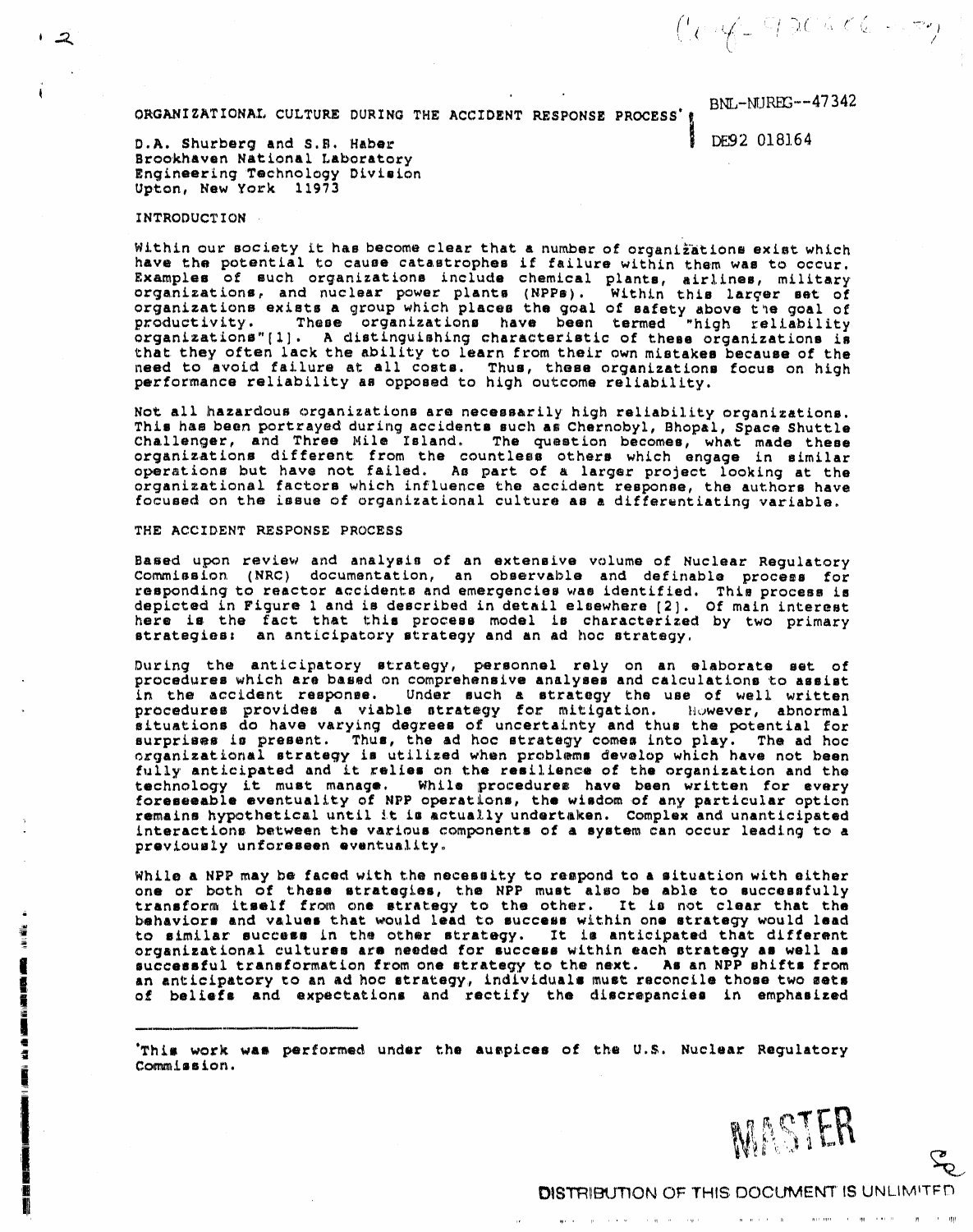*organizational behaviors which exist. In this paper, the literature and data are* **used t**o **e**x**p**l**ore** a **c**riti**ca**l **d**imensi**o**n of th**e acc**id**en**t re**spo**n**se p**ro**ce**ss **i**n a**n** NP**P**: the tr**an**s**i**ti**on fr**om an **a**nti**c**i**pato**r**y st**r**a**te**g**y t**o a**n **ad** hoc s**tra**t**eg**y**. I**n barcicutar, the effect of organizational culture on the representation of eac of **the**s**e** str**ategie**s **i**8 **e**x**ami**n**ed.**

# **O**R**GAN**I**ZAT**I**O**N**AL CULT**UR**E**

**O**rga**n**i**zati**on**al c**ul**ture ha**s b**ee**n d**ef**in**ed a**s **th**e b**el**iefs**, pe**rce**p**ti**o**n**s**, **a**n**d e**x**pec**t**at**i**o**ns **that individual**s **have a**b**out t**he or**ga**n**izatio**n in **which the**y **w**or**k a**n**d a**bou**t th**e **c**ons**eque**n**ces** t**hat** w**i**l**l** f**o**l**l**ow **fr**om **o**ne c**ou**rse **of actio**n **o**r **a**n**othe**r**. Consequ**e**ntly,** c**ul**t**ure** ts **believed to highly i**n**flue**nc**e b**e**ha**vi**o**r w**it**hi**n t**he organizacion [3]. A large volume of ficeracine exists which hypothesizes a dire**ct** rel**at**i**o**n**s**hip b**e**twe**e**n **o**rg**a**niz**at**ion**al c**u**ltu**r**e a**nd **o**rg**a**niz**at**i**o**n**a**l e**ff**ectiv**e**ness [4]. **I**n **a 1**988 pap**e**r b**y** Lengnick-Hal**l** [5] th**e c**u**l**tur**e**s of e**ff**icien**c**y **a**n**d i**nn**o**v**a**tion were investi**g**ated. By drawin**g** a par**a**ll**e**l betwe**e**n **e**f**f**icien**c**y and the **a**nticip**a**tory str**a**tegy **a**nd between innovat**i**on an**d** the **ad** ho**c** str**a**teg**y**, some inter**e**sting hypotheses can be formulated as to the type**s** of cu**lt**ure which woul**d** fa**c**ilitate or imp**e**d**e** the org**a**niz**a**tion's succes**s** in un**d**ertaking e**a**ch of the **a**ccident respons**e s**tr**a**tegies.

The organization**a**l behaviors found [5**]** to lead to efficien**cy** include shaJ:ed v**a**lues, common experienc**e**s, and an organization**al**, v**e**rsus Job, focus. Thus, homogeneity of per**c**eived expectations d**el**in**e**ating a hierarchical chain of command an**d** conv**e**ntional values is hypothesized **t**o be a more critic**al c**ultural **e**lement for the anticipatory strategy than for the ad hoc **s**trategy. On th**e** other hand, organizational innovation appears to be best fostered by **o**pen lines of **co**mmunication, organizationa**l** commitment, j**o**b satisfaction**,** and het**e**rogenei**t**y of **o**r**ga**n**i**z**at**i**o**n**a**l members' skills. Thus, **t**h**e a**u**t**h**o**rs hy**po**th**e**size th**a**t a more teamwor**k** oriented cultural style whi**c**h de-emphasiz**e**s hierarchic**a**l levels and **e**ncourages open and collegia**l** communications, is more effective for an ad hoc str**a**tegy.

#### DATA COLLECTION

To **da**te, th**e** authors h**a**v**e** collected dat**a a**t two N**PPs** durin**g** norma**l** oper**a**tion**s** an**d** s**i**x NPPs eng**a**g**e**d in **a**nn**ual E**mer**g**en**cy** Prep**a**r**e**dn**e**ss **E**x**e**rcis**e I**ns**p**e**c**tions. **Additiona**ll**y**, his**t**o**r**ic**al doc**ument**at**io**n (e.g.** Em**er**g**enc**y P**repar**edn**e**ss Ex**erci**s**e I**ns**p**e**ct**io**n** R**e.po**rt**o**, N**RC** In**tegr**a**te**d **I**ns**p**ec**t**ion **Tea**m **Repo**r**ts) ha**s **b**een r**ev**i**ewe**d f**or releva**n**t** ins**igh**ts.

**Da**t**a co**l**lect**i**on du**ring **nor**ma**l** o**p**e**ratio**n\_ **ha**s **u**ti**l**ized **fu**n**ctiona**l **a**na**l**y**sis,** b**e**h**a**vior**a**l **o**bse**r**v**at**ions, **a**nd **a pa**p**e**r **a**nd pen**c**i**l** sur**vey**. **T**he b**e**h**a**vi**o**r**a**l obs**erva**tions involve the use of **a** pre**d**etermine**d** scheme to c**a**ptur**e** the beh**a**viors in which m**a**n**a**gers eng**a**g**e d**uring their norm**a**l working tim**e**. The **f**unc**t**ional analysis is conducted to understand the roles and responsibilities that various<br>departments and individuals serve within the overall organization as well as the **d**e**par**tme**nt**s an**d** indivi**dua**l**s** s**e**rv**e** within th**e** ov**e**r**a**ll org**a**nization **a**s w**e**l**l a**s th**e fu**n**c**ti**o**n**a**l re**la**ti**o**nships b**e**tw**e**en **t**h**e** d**epart**m**e**n**t**s. **Tec**hniques **s**u**ch as s**tru**c**tured intervi**e**ws, **a**n **e**x**a**min**a**tion **o**f **d**ocum**e**nt**a**tio**n**, walk-**t**hrough**s**, t**a**lk-through**s**, an**d** observation of organizational activities are utilized. Finally, a paper and pencil survey package, the Organizational Culture Survey (OCS), has been pen**c**il s**u**rve**y** p**ac**kag**e**, th**e O**rganiz**a**tion**a**l Culture **S**urv**ey** (O**CS**), ha**s** been **co**m**pi**l**e**d, uti**l**izin**g** v**a**rio**u**s surve**y** instrumen**t**s whi**c**h t**a**p Issues be**li**eve**d** to be im**p**o**r**t**a**n**t** t**o** hi**g**h reli**a**bi**li**t**y**. **T**he S C**S** in**c**lud**e**s survey instrument**s** which assess **c**ul**t**ur**al d**imension**s a**nd issu**e**s r**e**lated to **c**ultur**e** su**c**h **a**s **c**ommi**t**m**e**n**t** to th**e** or**ga**nizat**io**n, c**o**h**e**sion o**f** working group**s**, coord**i**n**a**tion of **w**orking units, variou**s as**pect**8** of commun**ic**ationm, overa**l**l Job satimfa**c**t**i**on, the **p**erc**e**ive**d** h**a**zard**o**u**s** n**a**tu**r**e o**f** work, **p**erce**p**tion of the im**p**ortance o**f** s**a**fe**t**y to succ**e**ss **i**n an organiz**a**tion, **a**nd perce**p**tions con**c**erning environment, s**a**fe**t**y, **a**nd he**a**lth issu**e**s.

**Da**ta **co**llected **dur**in**g** E**m**ergency **P**r**epare**dn**e**ss E**xe**r**c**is**e In**s**pect**i**o**n**s** h**am** reli**e**d u**p**on b**e**h**av**io**ra**l obser**va**tions, both unstru**c**ture**d a**nd using **a** beh**a**vior**a**l checkli**s**t **d**e**ve**lo**p**ed f**or us**e i**n** the ob**se**rv**at**io**n** of m**a**n**a**g**e**rs **d**urin**g** n**o**rm**a**l o**p**e**r**ations **a**nd modi**f**i**ed f**or th**e** purposes o**f t**he **e**xer**ci**se obs**e**rvations. U**s**ing the metho**d**o**l**ogy d**e**t**a**i**l**e**d a**bov**e f**or both noz\_al op**e**r**a**tions **a**nd **E**m**e**rgen**cy P**r**ep**ar**e**d**ness Ex**erci**s**e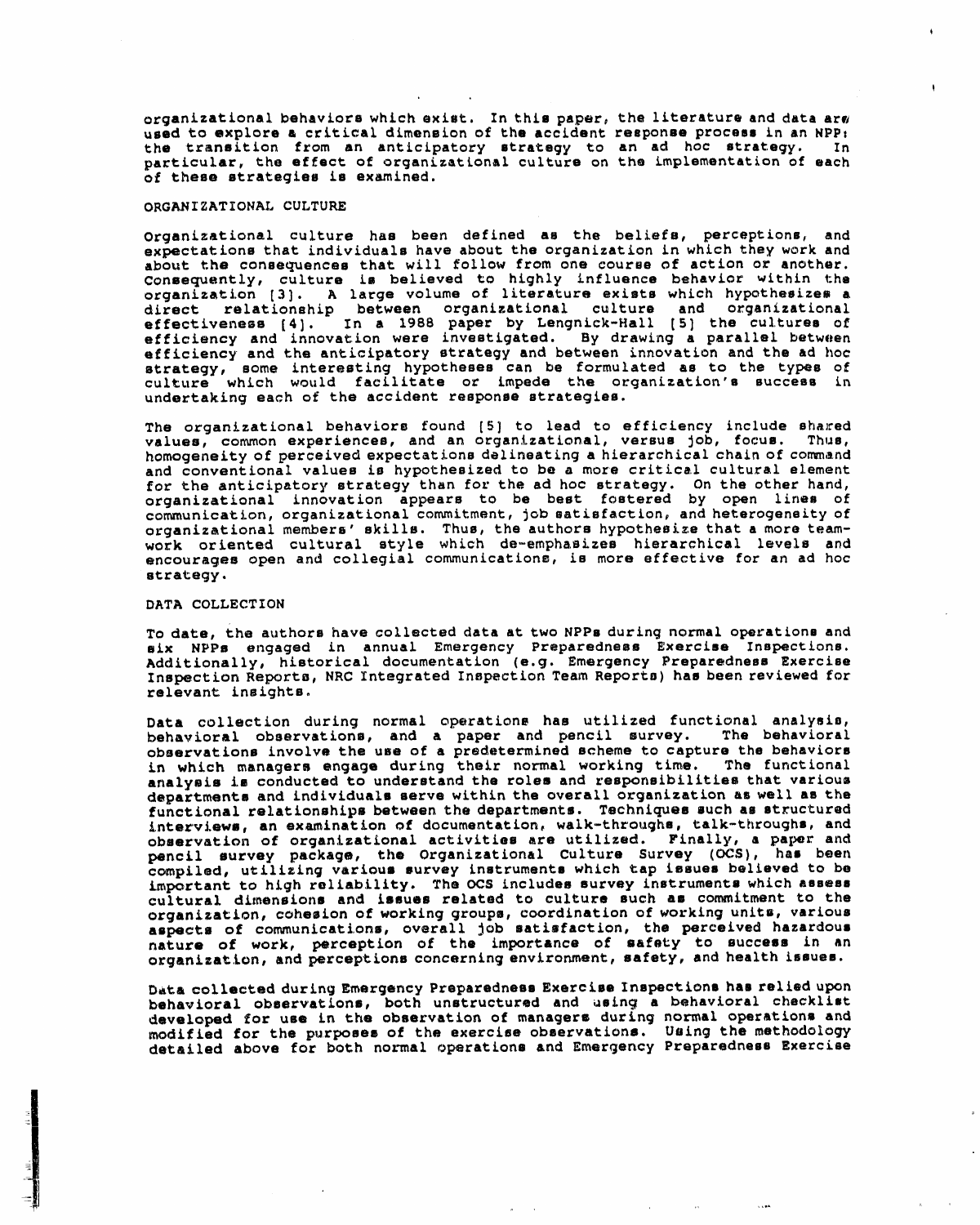**In**sp**e**cti**o**ns, **one** i**s** able **to co**mp**a**re org**an**izations alo**n**g simila**r** di**men**sions. T**h**e details of the similarities and differences obtained between the two N**PP**s studied during normal o**p**erations are documented elsewhere [6]. **P**resented below are the relevant differences obtained on the dimensions of organizational cultu hypothesized to be indicative of both the anticipatory and the ad hoc strategies b**et**w**e**en **t**h**e va**rious N**P**Ps obse**r**ve**d**.

### RESULTS

Wo**r**k **c**onducted by others [7] has suggested th**a**t the culture of high r**e**liabilit**y** organizations may b**e**st be described a**s** placing emphasis on task-rel**a**ted beh**a**viors. Th**e** emphasis on thes**e** behaviors is seen by the per**c**eived organiz**a**tional expectations of perfectionism, competitiveness, pow**e**r, and op**p**osition. Dat**a** collecte**d** by the authors seems to confirm that simil**a**r patterns aloe e**x**is**t** in N**PP**s. This **f**inding con**f**irms perceptions he**l**d **t**hat the N**P**Ps visite**d a**re both "go**o**d" per**f**orming organizations **a**nd therefore can be classified **a**s "high reliability". One important caveat to this observation is th**a**t the **d**at**a** was collected during **"**normal" operations which more closel**y** resembles the anticipatory strategy due to the e**x**ten**s**ive reliance on procedures. Th**e** effect of such a culture on the opera**t**ions of NP**P**B during an ad hoc, emergency type of situation is not y**e**t known.

Based on the wor**k** cited earlier **[**5] on the cu**l**tures of efficiency and innovati**o**n, one wou**l**d antici**pa**te that the organiz**a**tion**a**l characteristi**c**s important to success using an anticipatory strategy would parallel those necessary for efficiency and would include a clear hi**e**rarchical ch**a**in of co**n**unand a**s** well as the e**x**hibition of more conventional types of behaviors. A**t** one of the NPP**s** observed during normal op**e**rati**o**ns**,** such **a** pattern was in fact observed. Deci**s**ion making was pushed up the ch**a**in of command**,** often residing in the higher authority figures and often w**a**s undertaken in formal, non-**c**ollegial settings.

Th**e** s**e**cond N**PP**, while exhibiting **s**ome of the behaviors h**y**pothesized as important for success under an anticipatory strategy, demonstrated a pattern of results that more high].y resembl**e**d those **c**haracteristics suggested as being important f**o**r **s**uccess in an innovative, or ad hoc, strategy [5]. **O**pen lin**e**s of communication, a more decentraliz**e**d organizational stru**c**tur**e** with de**c**isions being made acro**s**s **a**ll le**v**els within the org**a**nization**,** a gr**ea**ter **e**mphasis on t**e**amwork, and **a** higher level **o**f org**a**ni**za**tion**a**l commitment and Job s**a**tis**fa**ction wer**e** more appar**e**nt in this plant than in the first.

Ob**s**erv**a**tion**s** mad**e** during **t**he Emergenc**y** Preparedness **Ex**ercis**e** Inspections provid**e** further insight on **t**he culture which woul**d** best suit success in the ad hoc strateg**y**. In particular, one of the NP**P**s at which an e**x**ercise was att**e**nded performed more poorly than the others. The **c**ommuni**c**ation hines were nok as open **a**t this N**P**P as that ob**s**erved at other plants **a**nd **t**his led to confusion among the **ex**ercise participan**t**s and the loss of im**p**ort**a**nt information. Additionally, **a** problem was cite**d** conc**e**rnin**g** the low heterog**e**nei**ty** of skil**l**s within som**e** of the emerge**ncy** organiz**a**tion units, which r**e**sult**e**d in a r**e**duced pool of available resour**c**es be used **f**or br**a**in**s**torming and problem solving. Ae not**e**d ear**l**ier, homogeneit**y** of ski**l**ls **a**nd communic**a**tion pa**t**terns which ref**l**ect conventional and hierar**c**hical organizational structures are characteristics of th\_ anti**c**ipatory str**at**egy.

### CONCLUS **I**ONS

The ability **o**f an or**ga**niz**a**tion to effe**c**tivel**y** mo**v**e from **a**n anticipatory to **a**n ad ho**c** strate**gy** ma**y** w**e**l**l** d**e**pend on the org**a**nization h**a**ving the **a**bi**l**ity to b**a**l**a**n**c**e these two apparentl**y** dichotomous cultur**al** styles. The organization which is most **ca**pabl**e** of m**a**king th**e** necessar**y** transition in an optimal manner ma**y** w**e**ll e**x**hibit **s**ome **a**spec**t**s o**f** bo**th cu**l**t**ur**al st**yl**e**s **dur**ing n**o**rm**a**l **o**p**e**r**a**ti**o**ns. Dat**a co**lle**c**ted **at** one **NPP** does e**x**hibit this pattern of r**e**s**u**l**t**s, with the organiz**at**ion **ex**hibiting **a c**le**ar** hier**a**rchi**c**al ch**a**in of comm**a**nd **a**nd perc**e**ived convention**a**l b**e**h**a**vior**a**l e**xp**e**c**t**a**tions as well as e**x**hibiting a mor**e** dec**e**n**t**r**a**liz**e**d **a**nd **c**o**lle**gi**a**l **a**pproach **t**o uecisionmakin\_, a team work orient**a**tion, and **i**nformal communications. Thus,

 $\alpha$  ,  $\alpha$  ,  $\alpha$  ,  $\alpha$ 

 $\sim 100$  km  $^{-1}$ 

**CHARLES CONTRACTOR** 

 $-0.01$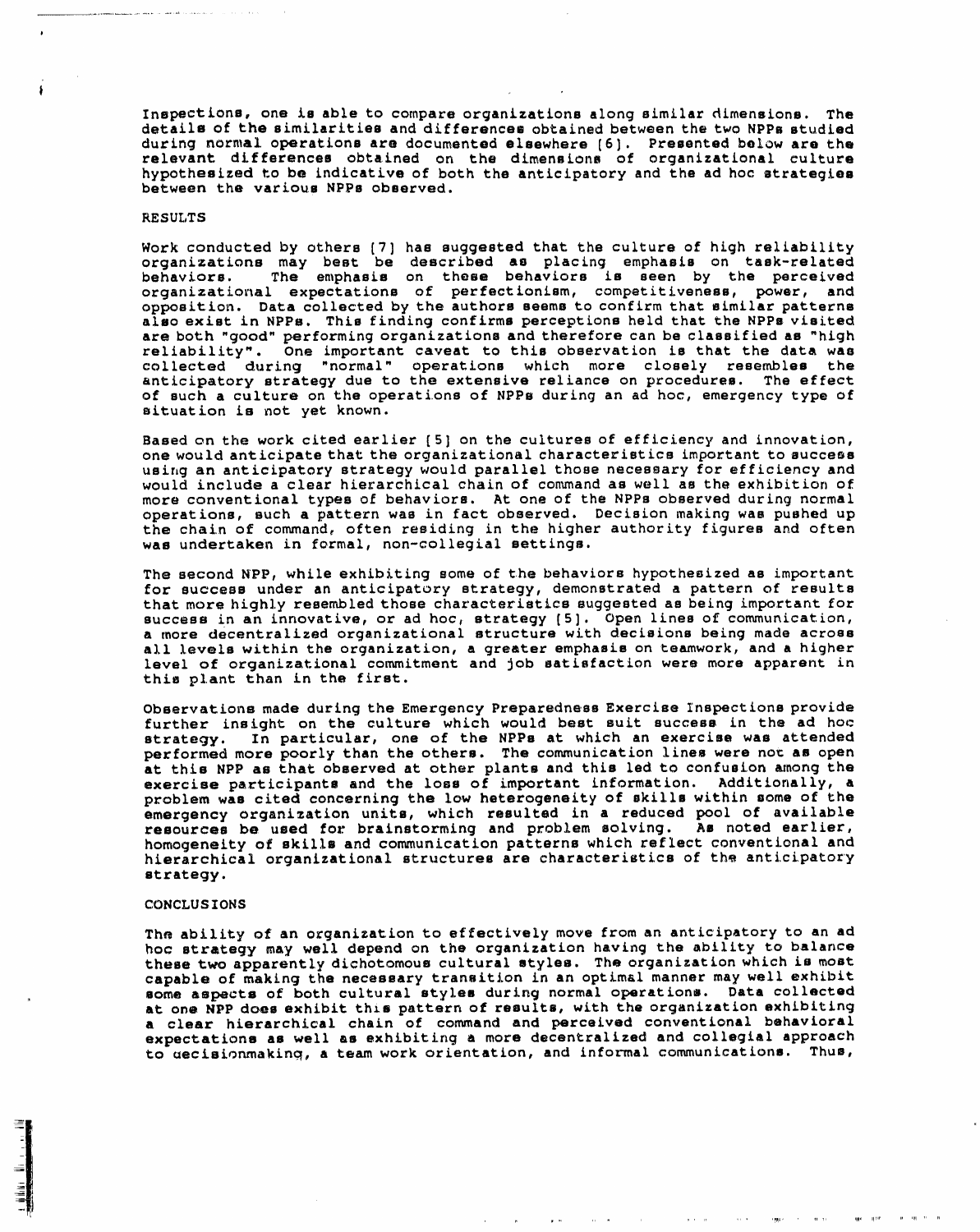it is expected that this organization possesses the capabilities to make a successful transition from an anticipatory to an ad hoc strategy. Data collected at a second NPP more strongly exhibits the traditional style suggested as being important during the anticipatory strategy, with more formal communications and bureaucratically controlled decision-making. This organization may experience difficulty if faced with the need to make a transition from an anticipatory to an ad hoc strategy. These conclusions are further validated based on observation of Emergency Preparedness Exercise Inspections, which suggest that the more anticipatory types of behaviors actually inhibit successful performance during an ad hoc response.

The final validation of these hypotheses needs to be demonstrated with cultural data collected during emergency simulations. The mechanism to obtain such data during these types of situations is an area for future research.

# **REFERENCES**

- LaPorte, T.R. and Consolini, P.M., "Working in Practice but not in Theory:  $1.$ Theoretical Challenges of 'High Reliability Organizations', " Journal of Public Administration Research and Theory, vol. 1, January, 1991, pp. 19 -47.
- 2. Kramer, J.J. and Haber, S.B., "Responding to Emergencies: How Organization and Management Make a Difference", in Proceeding of the NEA/CSINI Special Meeting on Accident Management, September, 1991.
- 3. Haber, S.B., O'Brien, J.N., Metlay, D.S., and Crouch, D.A., Influence of Organizational Factors on Performance Reliability, (NUREG/CR-5538), December, 1991.
- 4. Wilkins, A.L. and Ouchi, W.G., "Efficient Cultures: Exploring the Relationship Between Culture and Organizational Performance," Administrative Science Quarterly, vol. 28, 1983, pp. 468-481.
- Lengnick-Hall, C.A., "Fit and Misfit: How to Achieve Efficiency and  $5.$ Innovation, " Organization Development Journal, vol. 6, Summer, 1988, pp.  $67 - 74.$
- 6. Haber, S.B., Shurberg, D.A., Barriere, M.T., and Hall, R.E., "The Nuclear Organization and Management Analysis Concept Methodology: Four Years Later," in Proceedings from the 1992 IEEE 5th Conference on Human Factors and Power Plants, June 8-12, 1992.
- 7. Rousseau, D.M., "The Price Of Success? Security Oriented Cultures and High Reliability Organizations," Industrial Crisis Quarterly, vol. 3, 1989, pp. 285-302.

# **DISCLAIMER**

This report was prepared as an account of work sponsored by an agency of the United States Government. Neither the United States Government nor any agency thereof, nor any of their employees, makes any warranty, express or implied, or assumes any legal liability or responsibility for the accuracy, completeness, or usefulness of any information, apparatus, product, or process disclosed, or represents that its use would not infringe privately owned rights. Reference herein to any specific commercial product, process, or service by trade name, trademark, manufacturer, or otherwise does not necessarily constitute or imply its endorsement, recommendation, or favoring by the United States Government or any agency thereof. The views and opinions of authors expressed herein do not necessarily state or reflect those of the United States Government or any agency thereof.

 $\mathbf{A}$ 

 $\mathbf{u} = (x, y)$  .

common contract in the representation of the contract of the property of the contract of the

 $\alpha$  , and appear in  $\theta$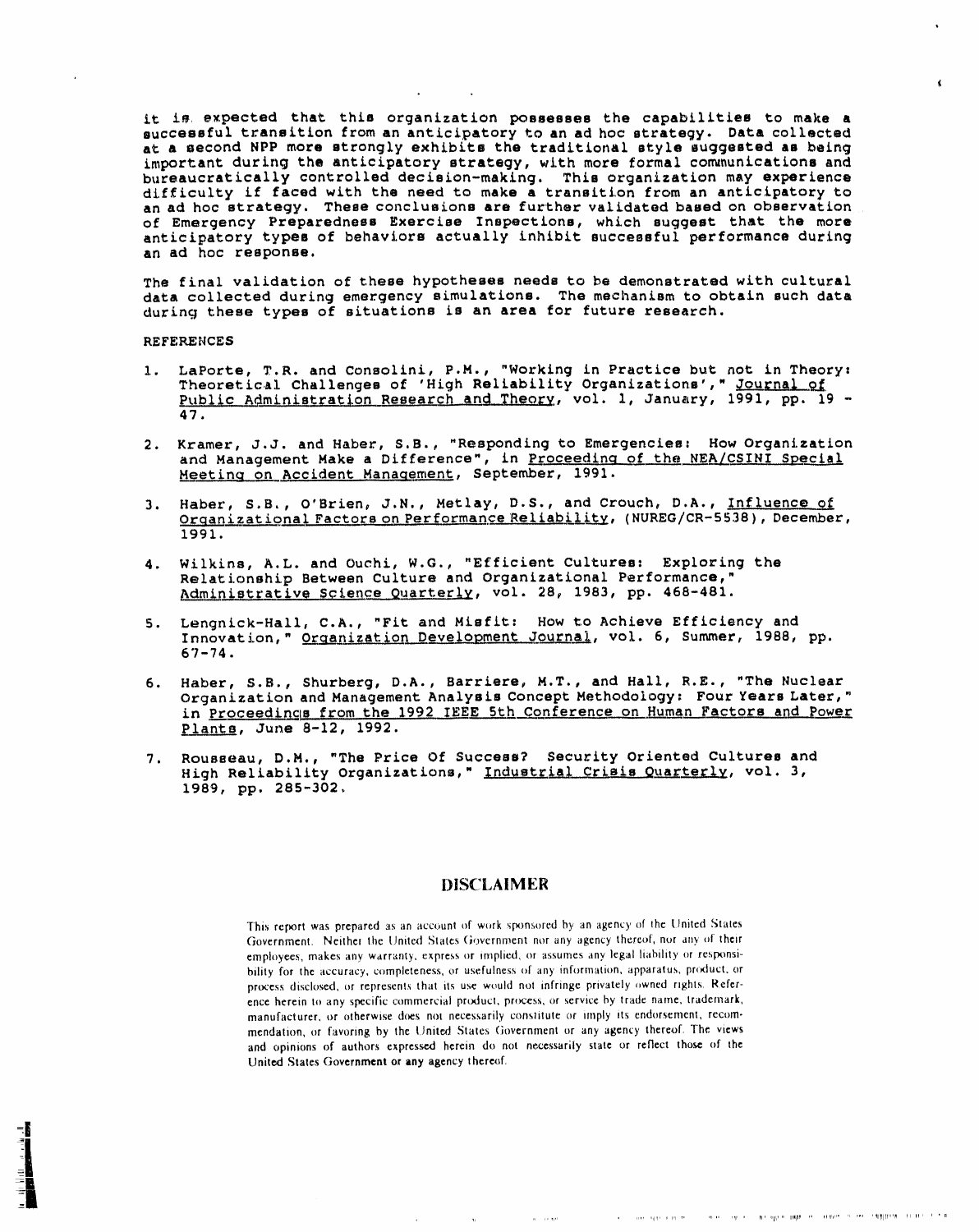

 $\overline{\phantom{a}}$ 

 $\alpha$  is

 $\alpha=0.41$ 

 $2.3000100$ 

sh sta  $\bar{a}$ 

 $\mathcal{P} \mathcal{U}$  for  $\mathcal{U} \times \mathcal{U} \to \mathcal{U}$ 

 $\epsilon$  is not

 $\mathbf{a}$  is  $\mathbf{c}$  $\alpha$  $\alpha \neq 0$ 

 $\sim$  0.0  $\mu$   $\sim$  0.0

 $\alpha$  .

 $\epsilon$  ).